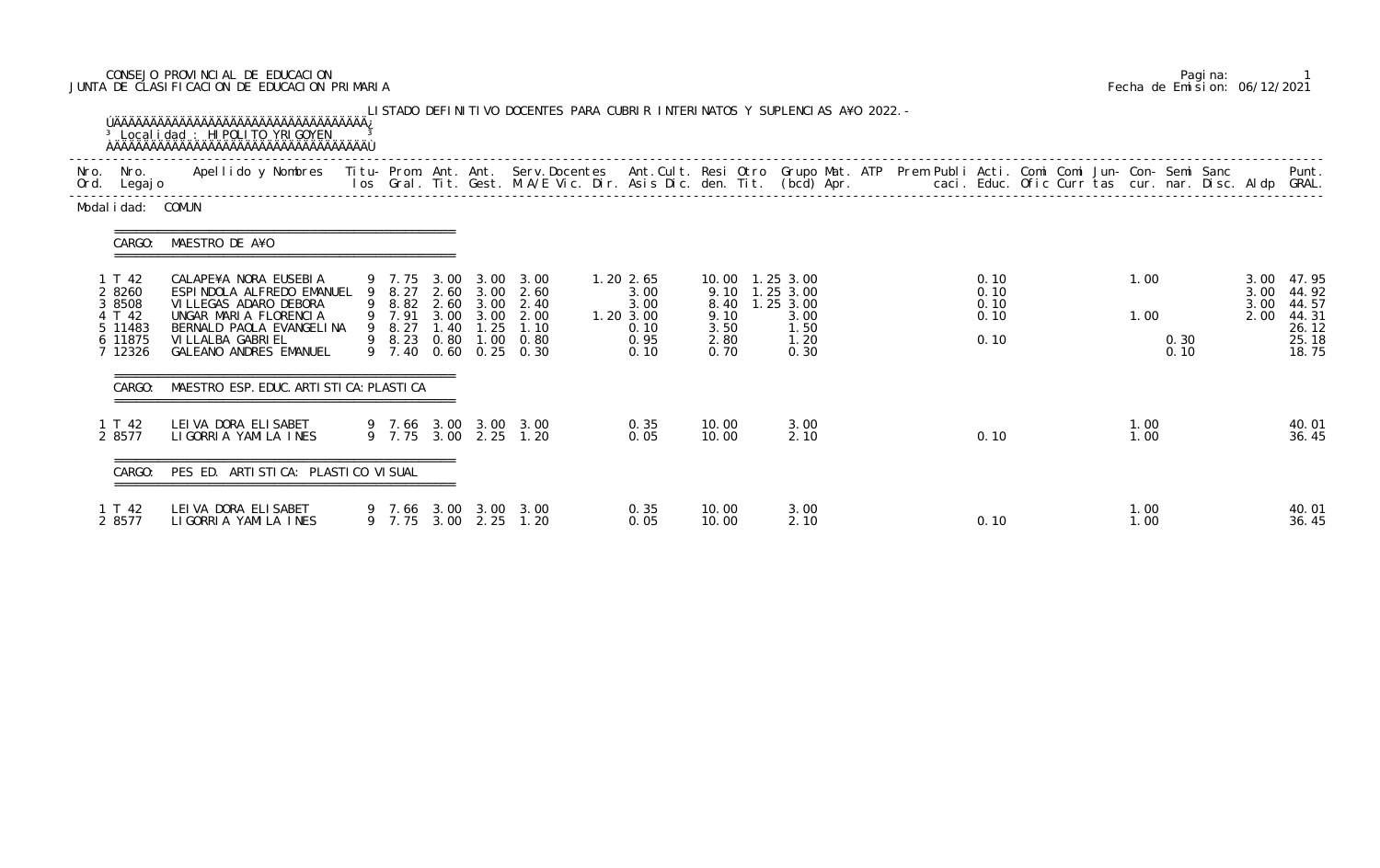### CONSEJO PROVINCIAL DE EDUCACION Pagina: 2 JUNTA DE CLASIFICACION DE EDUCACION PRIMARIA Fecha de Emision: 06/12/2021

| Ord. | Nro. Nro.<br>Legaj o                             | Apellido y Nombres  Titu- Prom. Ant. Ant. Serv.Docentes  Ant.Cult. Resi Otro Grupo Mat. ATP Prem Publi Acti. Comi Comi Jun- Con- Semi Sanc         Punt.<br>Ios Gral. Tit. Gest. M.A/E Vic. Dir. Asis Dic. den. Tit. (bcd) Apr. |                       |                                      |                                      |              |                |              |  |      |  |      |  |                                           |
|------|--------------------------------------------------|---------------------------------------------------------------------------------------------------------------------------------------------------------------------------------------------------------------------------------|-----------------------|--------------------------------------|--------------------------------------|--------------|----------------|--------------|--|------|--|------|--|-------------------------------------------|
|      | CARGO:                                           | MAESTRO ESP. EDUC. ARTI STI CA: MUSI CA                                                                                                                                                                                         |                       |                                      |                                      |              |                |              |  |      |  |      |  |                                           |
|      | 1 T 42<br>2 7708                                 | BRAMBILLA ANDREA NATALIA<br>CONTE MARIA CECILIA                                                                                                                                                                                 | 9 7.82 1.00           | 1. 25                                | 1.10<br>3 7.51 3.00 2.75 1.80        | 0.25         | 10.00<br>10.00 | 1.50<br>2.70 |  | 0.20 |  | 1.00 |  | 32.67<br>31.21                            |
|      | CARGO:                                           | PES ED. ARTISTICA: MUSICA                                                                                                                                                                                                       |                       |                                      |                                      |              |                |              |  |      |  |      |  |                                           |
|      | 1 T 42<br>2 7708                                 | BRAMBILLA ANDREA NATALIA<br>CONTE MARIA CECILIA                                                                                                                                                                                 | 9 7.82 1.00           |                                      | $1.25$ 1.10<br>3 7.51 3.00 2.75 1.80 | 0.25         | 10.00<br>10.00 | 1.50<br>2.70 |  | 0.20 |  | 1.00 |  | 32.67<br>31.21                            |
|      | CARGO:                                           | MAESTRO ESP. DE EDUCACION FISICA                                                                                                                                                                                                |                       |                                      |                                      |              |                |              |  |      |  |      |  |                                           |
|      | 1 T 42<br>2 12845<br>3 12797<br>4 12357<br>12383 | CORNELIO EMILIO<br>CORREA KAREN ELIZABETH<br>VERGILIO FRANCO GABRIEL<br>CABUS TAMARA BELEN<br>GONZALEZ JOSE SEBASTIAN                                                                                                           | 9 7.19<br>9 7.14 0.80 | 9 7.71 0.60 0.25<br>9 7.18 0.60 0.25 | 9 6.80 3.00 3.00 3.00                | 3.00<br>0.70 | 10.00<br>10.00 | 3.00         |  | 0.05 |  | 1.00 |  | 41.85<br>26.19<br>17.64<br>17.56<br>17.03 |
|      | CARGO:                                           | MAESTRO ESPECIAL DE INGLES                                                                                                                                                                                                      |                       |                                      |                                      |              |                |              |  |      |  |      |  |                                           |
|      | 1 10949                                          | MITOIRE NORMA VANINA                                                                                                                                                                                                            |                       |                                      | 9 7.76 2.20 1.75 1.30                | 3.00         | 4.20           | 1.80         |  |      |  |      |  | 31.01                                     |

|  | Pagi na: |                              |
|--|----------|------------------------------|
|  |          | Fecha de Emision: 06/12/2021 |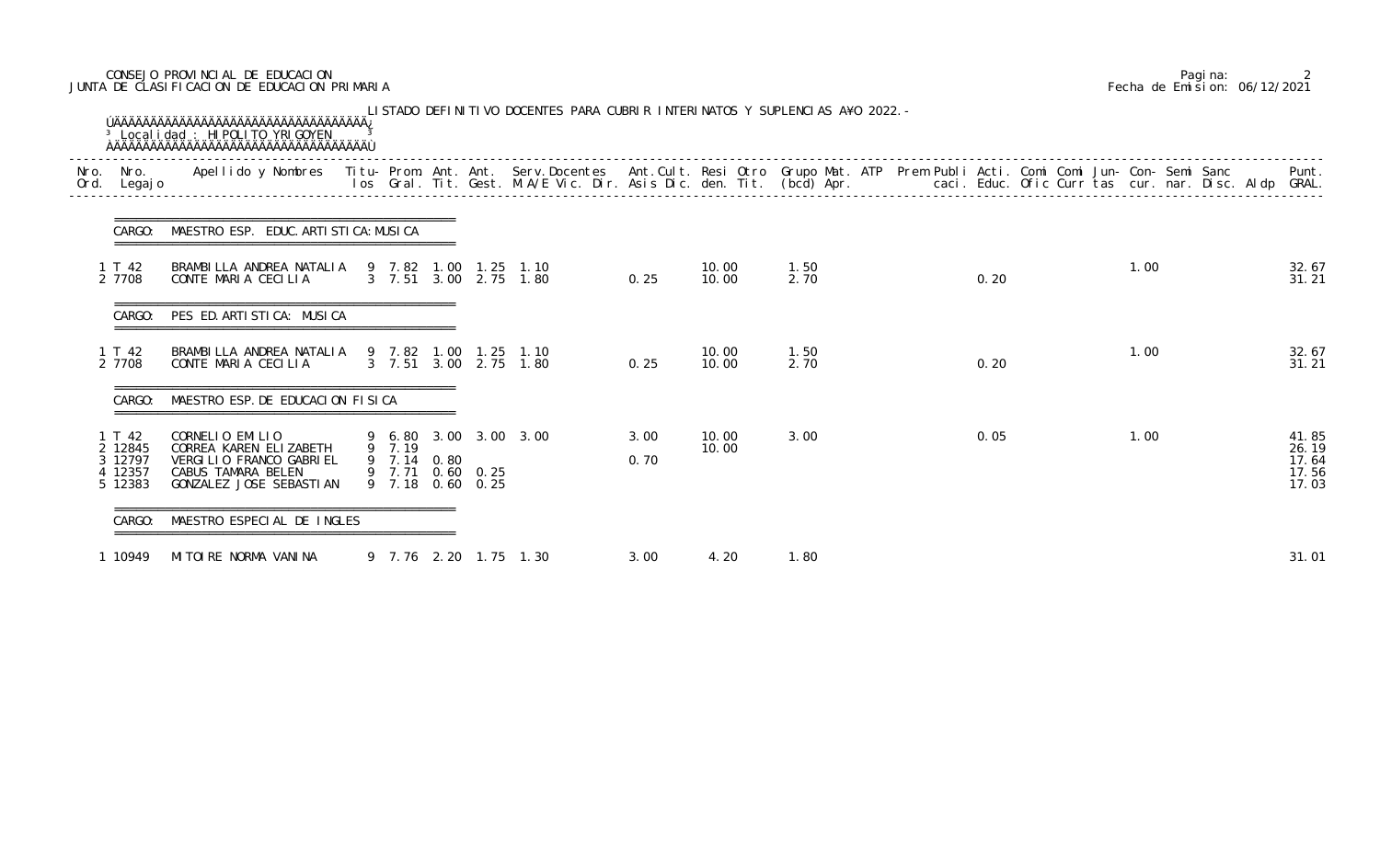## CONSEJO PROVINCIAL DE EDUCACION Pagina: 3 JUNTA DE CLASIFICACION DE EDUCACION PRIMARIA Fecha de Emision: 06/12/2021

|              |                 | <sup>3</sup> Local i dad: HI POLI TO YRI GOYEN |             |        | LISTADO DEFINITIVO DOCENTES PARA CUBRIR INTERINATOS Y SUPLENCIAS A¥O 2022.-                                                                                                                                                       |      |      |      |  |  |     |  |                |
|--------------|-----------------|------------------------------------------------|-------------|--------|-----------------------------------------------------------------------------------------------------------------------------------------------------------------------------------------------------------------------------------|------|------|------|--|--|-----|--|----------------|
| Nro.<br>Ord. | Nro.<br>Legaj o | Apellido y Nombres                             |             |        | Titu- Prom. Ant. Ant. Serv.Docentes  Ant.Cult. Resi Otro Grupo Mat. ATP  Prem Publi Acti. Comi Comi Jun- Con- Semi Sanc<br>Ios  Gral. Tit. Gest. M.A/E Vic. Dir. Asis Dic. den. Tit. (bcd) Apr.                caci. Educ. Ofic C |      |      |      |  |  |     |  | Punt.<br>GRAL. |
|              | CARGO:          | PES LENGUA EXTRANJERA: INGLES                  |             |        |                                                                                                                                                                                                                                   |      |      |      |  |  |     |  |                |
|              | 10949           | MITOIRE NORMA VANINA                           |             |        | 9 7.76 2.20 1.75 1.30                                                                                                                                                                                                             | 3.00 | 4.20 | .80  |  |  |     |  | 31.01          |
|              | CARGO:          | PES EDUCACION TECNOLOGICA                      |             |        |                                                                                                                                                                                                                                   |      |      |      |  |  |     |  |                |
|              | T 42            | SALVATI ERRA HERNAN                            | 9 7.06 2.40 | . $15$ | 1.70                                                                                                                                                                                                                              | 1.45 | 5.60 | 2.40 |  |  | .00 |  | 32.36          |